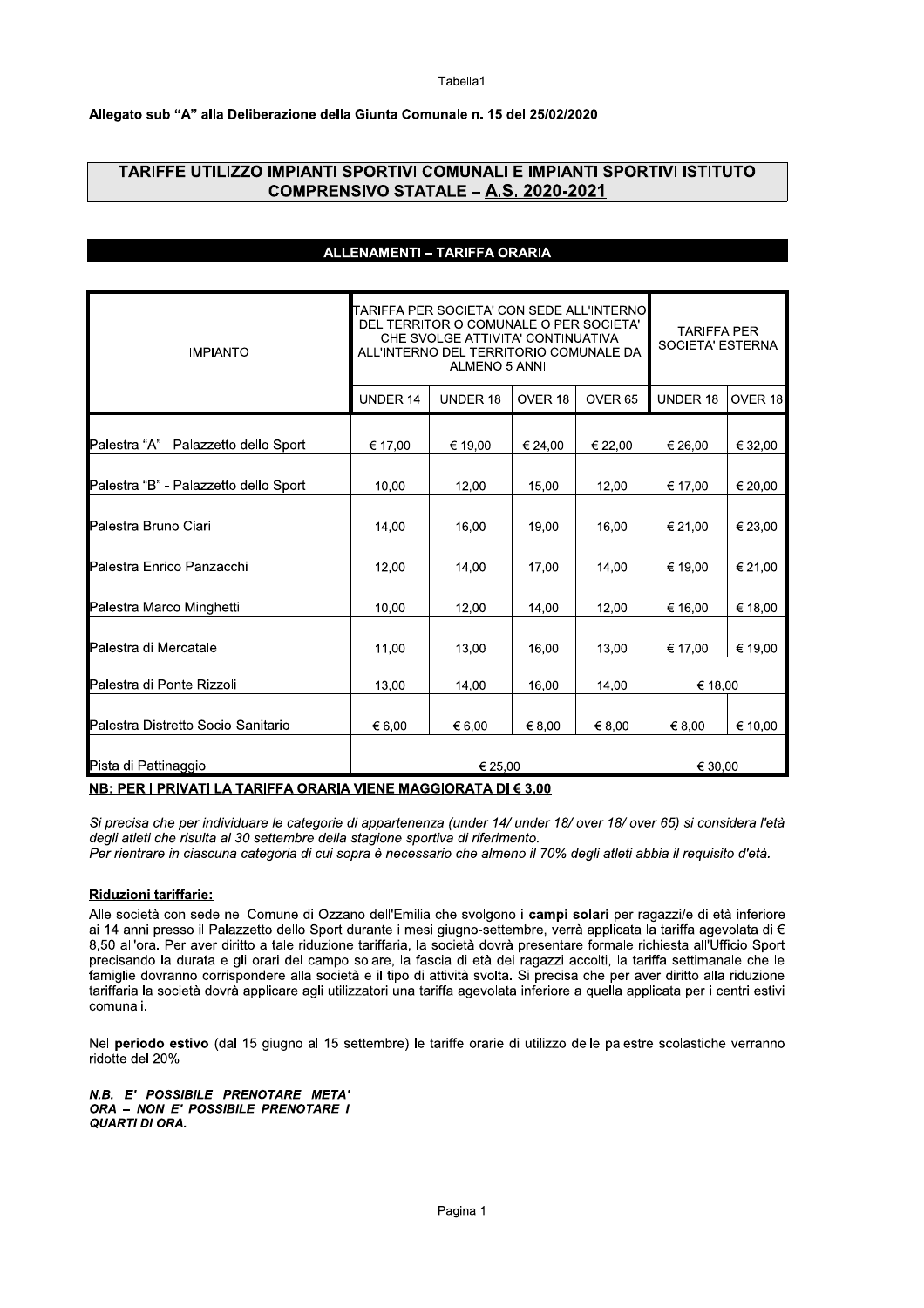Tabella1

### TARIFFA PER SINGOLO INCONTRO E MANIFESTAZIONI

### Palestra Bruno Ciari e palestra presso il centro civico di Mercatale

| <b>TIPOLOGIE INCONTRI</b>                                                                                                                                |                    | TARIFFA PER SOCIETA' CON SEDE<br>ALL'INTERNO DEL TERRITORIO<br>COMUNALE O PER SOCIETA' CHE<br>SVOLGE ATTIVITA' CONTINUATIVA<br>ALL'INTERNO DEL TERRITORIO<br>COMUNALE DA ALMENO 5 ANNI | <b>TARIFFA PER SOCIETA'</b><br><b>ESTERNA</b> |         |  |
|----------------------------------------------------------------------------------------------------------------------------------------------------------|--------------------|----------------------------------------------------------------------------------------------------------------------------------------------------------------------------------------|-----------------------------------------------|---------|--|
|                                                                                                                                                          | <b>UNDER 18</b>    | OVER 18                                                                                                                                                                                | UNDER 18                                      | OVER 18 |  |
| Incontri ad ingresso gratuito e/o amichevoli<br>- dal lunedì al venerdì della durata<br><b>I</b> massima di 3 ore                                        | € 31,00            | € 39,00                                                                                                                                                                                | €43,00                                        | € 58,00 |  |
| Incontri ad ingresso gratuito e/o amichevoli<br>sabato, domenica e festivi_della durata<br>∎massima di 3 ore                                             | € 39,00            | € 66,00                                                                                                                                                                                | € 56.00                                       | € 97,00 |  |
| Manifestazioni, Tornei e iniziative con<br>ingresso gratuito della durata superiore<br>alle 3 ore                                                        |                    | € 78,00 al giorno                                                                                                                                                                      | € 116,00 al giorno                            |         |  |
| Manifestazioni, Tornei e iniziative con<br>ingresso a pagamento della durata<br>superiore alle 3 ore                                                     | € 132,00 al giorno |                                                                                                                                                                                        | € 194,00 al giorno                            |         |  |
| Manifestazioni, Tornei e iniziative con<br>ingresso gratuito organizzate da società<br>utilizzatrici di palestre comunali nell'anno<br>sportivo corrente |                    | € 50,00 al giorno                                                                                                                                                                      |                                               |         |  |
| Iniziative promosse dalle scuole del<br>territorio di Ozzano dell'Emilia                                                                                 | gratuito           |                                                                                                                                                                                        |                                               |         |  |
| Iniziative promosse dalle scuole fuori dal<br>territorio di Ozzano dell'Emilia                                                                           | € 75,00 al giorno  |                                                                                                                                                                                        |                                               |         |  |

Si precisa che per individuare le categorie di appartenenza (under 14/ under 18/ over 18/ over 65) si considera l'età degli atleti che risulta al 30 settembre della stagione sportiva di riferimento. Per rientrare in ciascuna categoria di cui sopra è necessario che almeno il 70% degli atleti abbia il requisito d'età. NB: PER I PRIVATI LA TARIFFA PER INCONTRO VIENE MAGGIORATA DEL 15%

### Palestra Panzacchi e altre palestre

| <b>TIPOLOGIE INCONTRI</b>                                                                                                                                |                   | TARIFFA PER SOCIETA' CON SEDE<br>ALL'INTERNO DEL TERRITORIO<br>COMUNALE O PER SOCIETA' CHE<br>SVOLGE ATTIVITA' CONTINUATIVA<br>ALL'INTERNO DEL TERRITORIO<br>COMUNALE DA ALMENO 5 ANNI | TARIFFA PER SOCIETA'<br><b>ESTERNA</b> |         |  |
|----------------------------------------------------------------------------------------------------------------------------------------------------------|-------------------|----------------------------------------------------------------------------------------------------------------------------------------------------------------------------------------|----------------------------------------|---------|--|
|                                                                                                                                                          | UNDER 18          | OVER 18                                                                                                                                                                                | UNDER 18                               | OVER 18 |  |
| Incontri ad ingresso gratuito e/o amichevoli<br>- dal lunedì al venerdì della durata<br>massima di 3 ore                                                 | € 23,00           | € 30,00                                                                                                                                                                                | € 33.00                                | €44.00  |  |
| Incontri ad ingresso gratuito e/o amichevoli<br>sabato, domenica e festivi della durata<br><b>I</b> massima di 3 ore                                     | € 30,00           | € 50.00                                                                                                                                                                                | € 42,00                                | € 73.00 |  |
| Manifestazioni, Tornei e iniziative della<br>durata superiore alle 3 ore                                                                                 |                   | € 60,00 al giorno                                                                                                                                                                      | € 88,00 al giorno                      |         |  |
| Manifestazioni, Tornei e iniziative con<br>ingresso gratuito organizzate da società<br>utilizzatrici di palestre comunali nell'anno<br>sportivo corrente |                   | € 50,00 al giorno                                                                                                                                                                      |                                        |         |  |
| Iniziative promosse dalle scuole del<br>territorio di Ozzano dell'Emilia                                                                                 | gratuito          |                                                                                                                                                                                        |                                        |         |  |
| Iniziative promosse dalle scuole fuori dal<br>territorio di Ozzano dell'Emilia                                                                           | € 75,00 al giorno |                                                                                                                                                                                        |                                        |         |  |

Si precisa che per individuare le categorie di appartenenza (under 14/ under 18/ over 18/ over 65) si considera l'età degli atleti che risulta al 30 settembre della stagione sportiva di riferimento. Per rientrare in ciascuna categoria di cui sopra è necessario che almeno il 70% degli atleti abbia il requisito d'età. NB: PER I PRIVATI LA TARIFFA PER INCONTRO VIENE MAGGIORATA DEL 15%